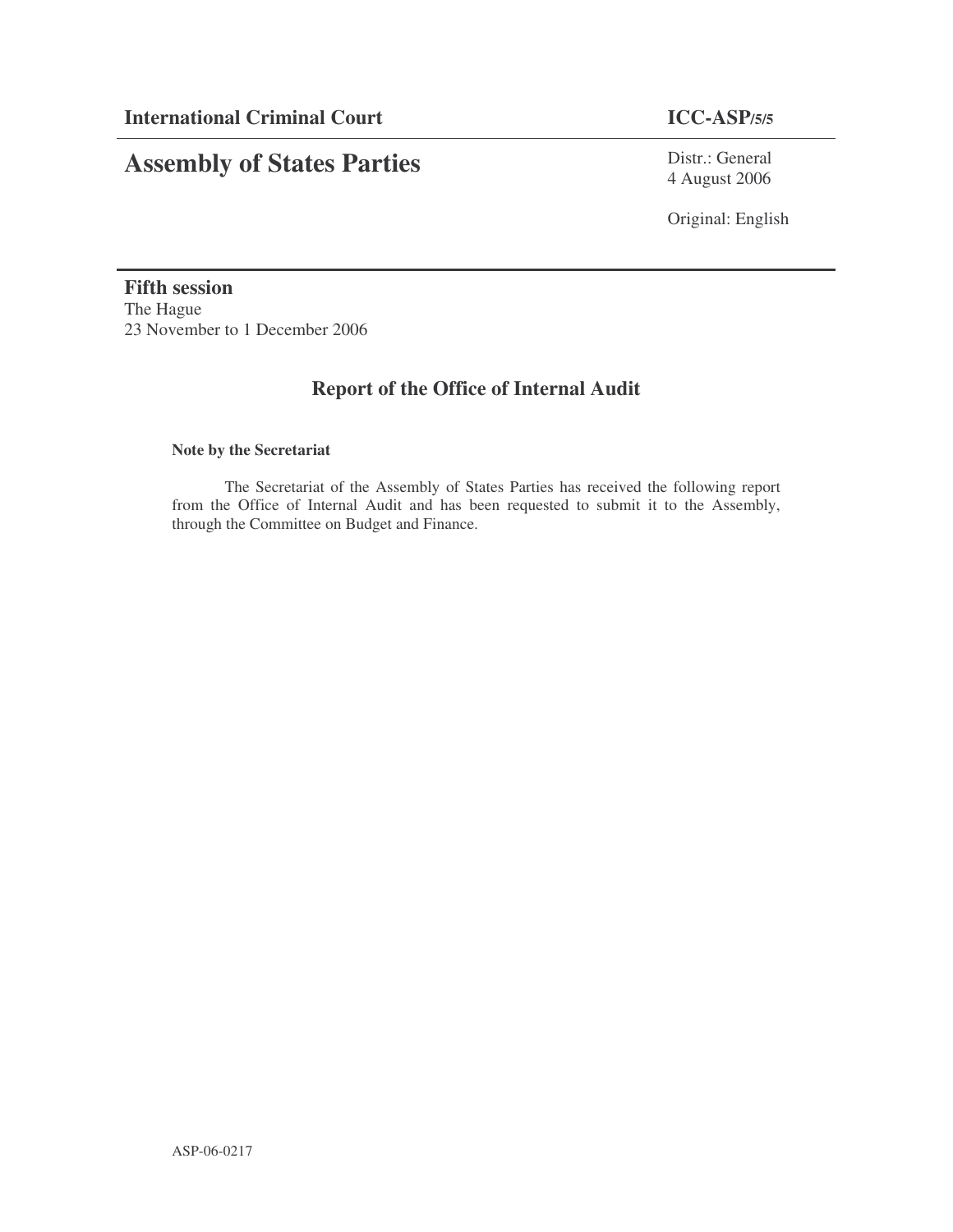ICC-ASP/5/5 Page 2

Letter of Transmittal

18 July 2006

Pursuant to the decision of the Assembly, adopted at its second session in September 2003, the Office of Internal Audit is honoured to submit its second annual report to the Assembly, through the Committee on Budget and Finance.

> (Signed) Joe Martire Director Office of Internal Audit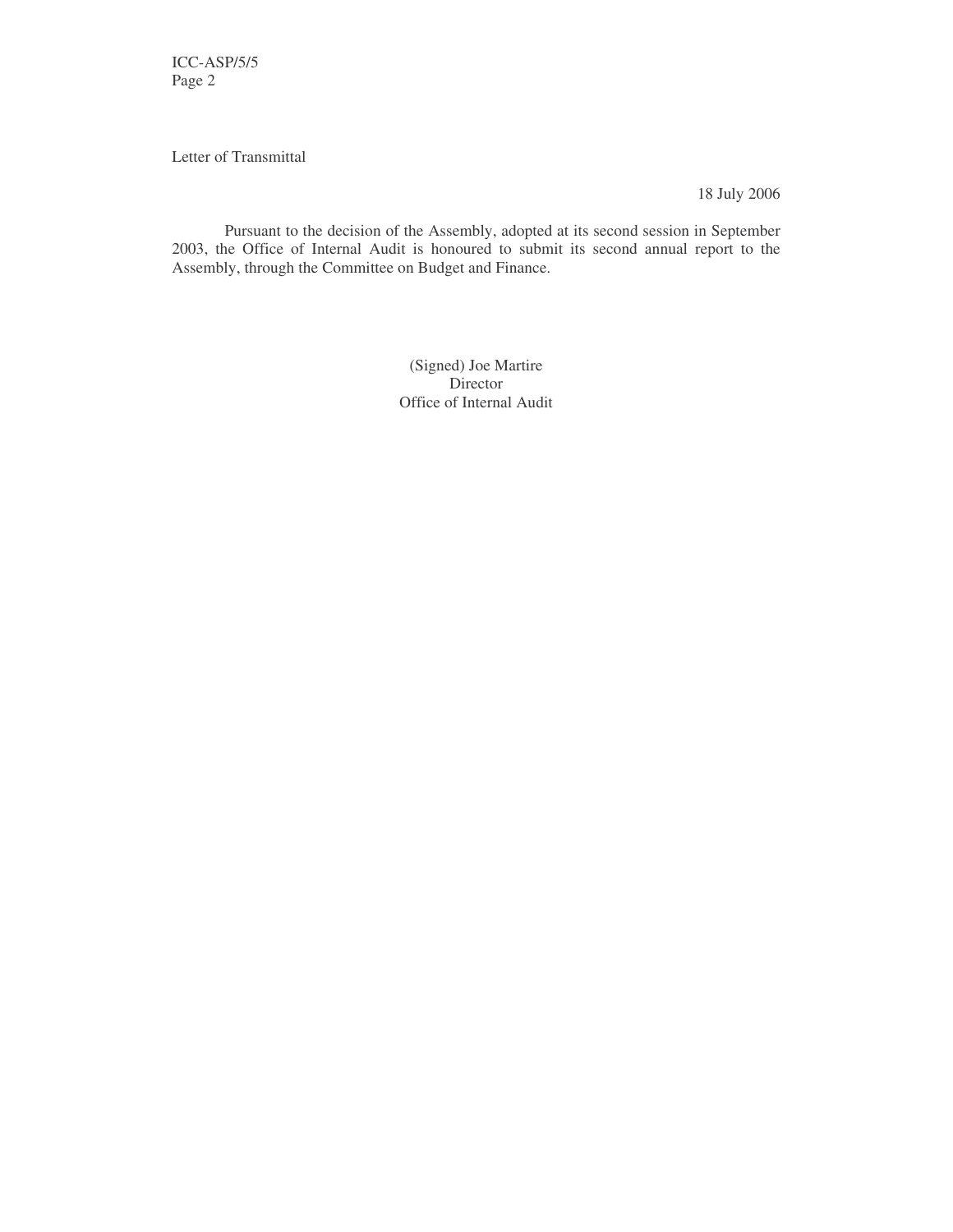|     |                      |                                                                            | Page | Paragraphs |  |
|-----|----------------------|----------------------------------------------------------------------------|------|------------|--|
|     | <b>Summary</b>       |                                                                            | 4    |            |  |
| I.  |                      | <b>Introduction</b>                                                        | 5    | $1 - 10$   |  |
| П.  |                      | <b>Staffing/budget of the Office of Internal Audit</b>                     | 6    | $11 - 12$  |  |
| Ш.  |                      | <b>Results of performance audits</b>                                       |      |            |  |
|     | A <sub>1</sub>       | Recruitment, selection and appointment of<br>staff and non-staff personnel | 7    | $13 - 21$  |  |
|     | B.                   | Implementation of the SAP enterprise resource<br>planning system           | 8    | $22 - 30$  |  |
|     | C.                   | Acquisition of a digital radio communication<br>system                     | 9    | $31 - 35$  |  |
| IV. |                      | Progress in implementing recommendations                                   | 10   | $36 - 39$  |  |
| V.  | <b>Other matters</b> |                                                                            |      |            |  |
|     | Α.                   | Coordination with the External Auditor                                     | 11   | 40         |  |
|     | Β.                   | Internal Oversight Committee                                               | 11   | $41 - 43$  |  |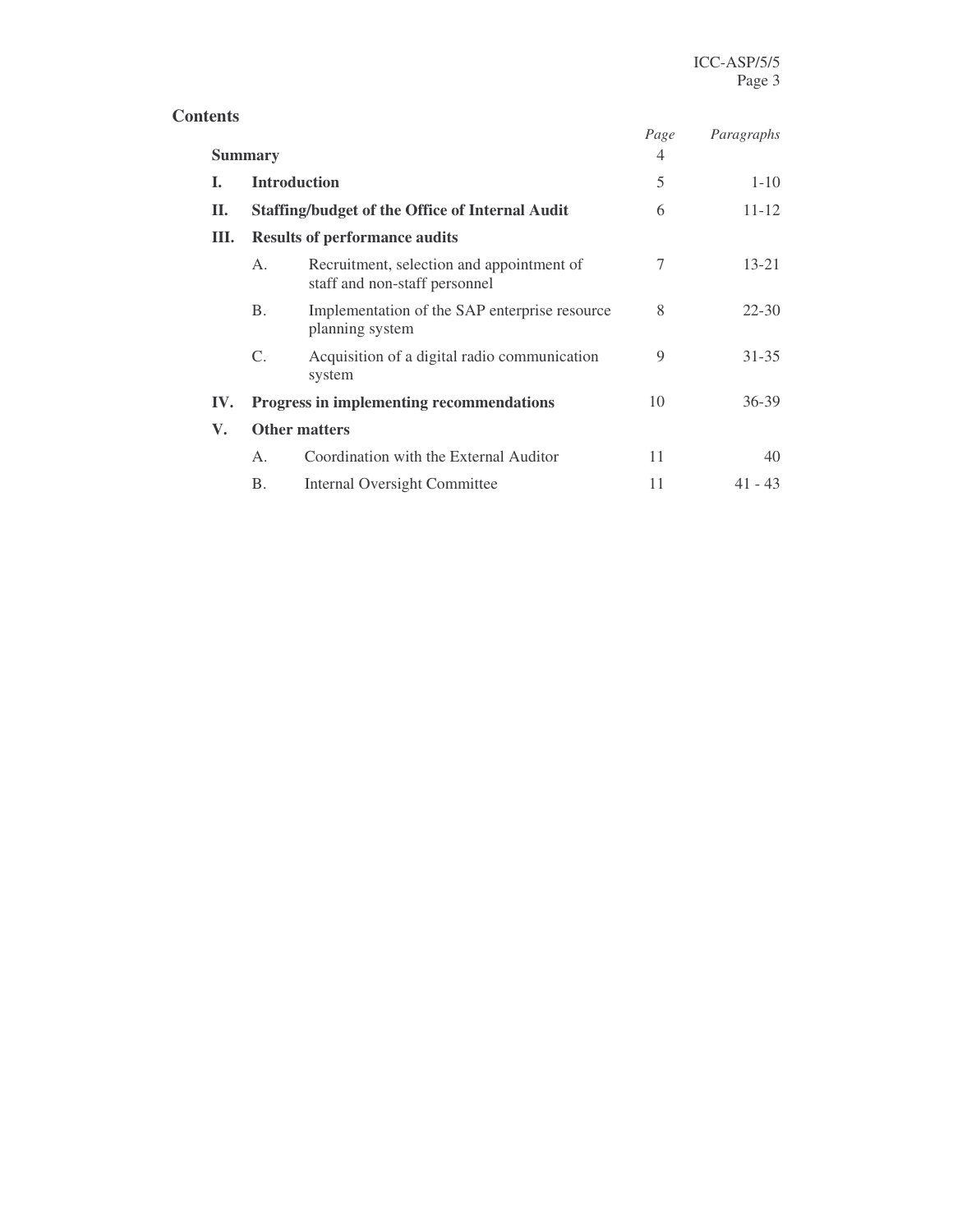ICC-ASP/5/5 Page 4

#### **Summary**

The activities of the Office of Internal Audit during the past year focused on carrying out the Office's risk-based audit plan. The Office also responded to an increasing number of ad hoc requests by senior management, providing them with advice and assistance on a range of administrative and financial matters.

The Office issued detailed performance audit reports on the recruitment, selection and appointment of staff and non-staff personnel; on the implementation of the SAP enterprise resource planning system (SAP-ERP), and on the acquisition of a digital radio communication system. Summary information about the objectives, scope and conclusions of the performance audits and management's responses to them is presented in Part III of this report. In accordance with the reporting expectations of the Committee on Budget and Finance (the Committee), the Office of Internal Audit will provide additional detail to the Committee at its seventh session.

Management has responded to the performance audit reports and has informed the Office that the audit recommendations are being carefully analysed and that many of them have already been implemented. Paragraphs 36 to 39 of this report summarize the work carried out by the Office to assist management in monitoring progress in implementing audit recommendations. The Office believes that an effective system of tracking and monitoring audit recommendations has been put in place, which management has agreed to maintain in the future.

The planning phase of a performance audit of the field offices was well advanced but was postponed to allow management to complete the implementation of field offices, which is expected to be finalized in 2007. The Office had also completed examination work relating to the performance audit of asset management and was in the process of drafting its report. With the assistance of the Information Security Officer, work was also well advanced in response to a request from management to assess the control measures in place in the Division of Victims and Counsel to safeguard the confidentiality of victims and witnesses. The results of these audits will be reported in the 2007 report.

The Office's work is aimed at assisting management in putting in place more formal policies and governance structures to better ensure that financial and administrative flexibility is exercised in a practical and controlled manner, with clear accountability for results.

The Office continued to have access to all persons, including the heads of organ of the Court, as well as to books, records and other documents which were, in the Office's opinion, necessary for the performance of its work. However, supporting documentation does not always exist and formal management responses to reports, including recommendations, could be provided in a timelier manner. The office is working with management to develop a process aimed at finalizing audit reports on a more timely basis.

The Office is grateful for the assistance and cooperation received during the year and looks forward to continuing to provide the heads of organ with objective and timely information, assurance and advice about whether the Court's internal controls, management systems and practices are suitably designed and effectively operated. The Office trusts that its work is also useful to the Committee and the Assembly in discharging their oversight role.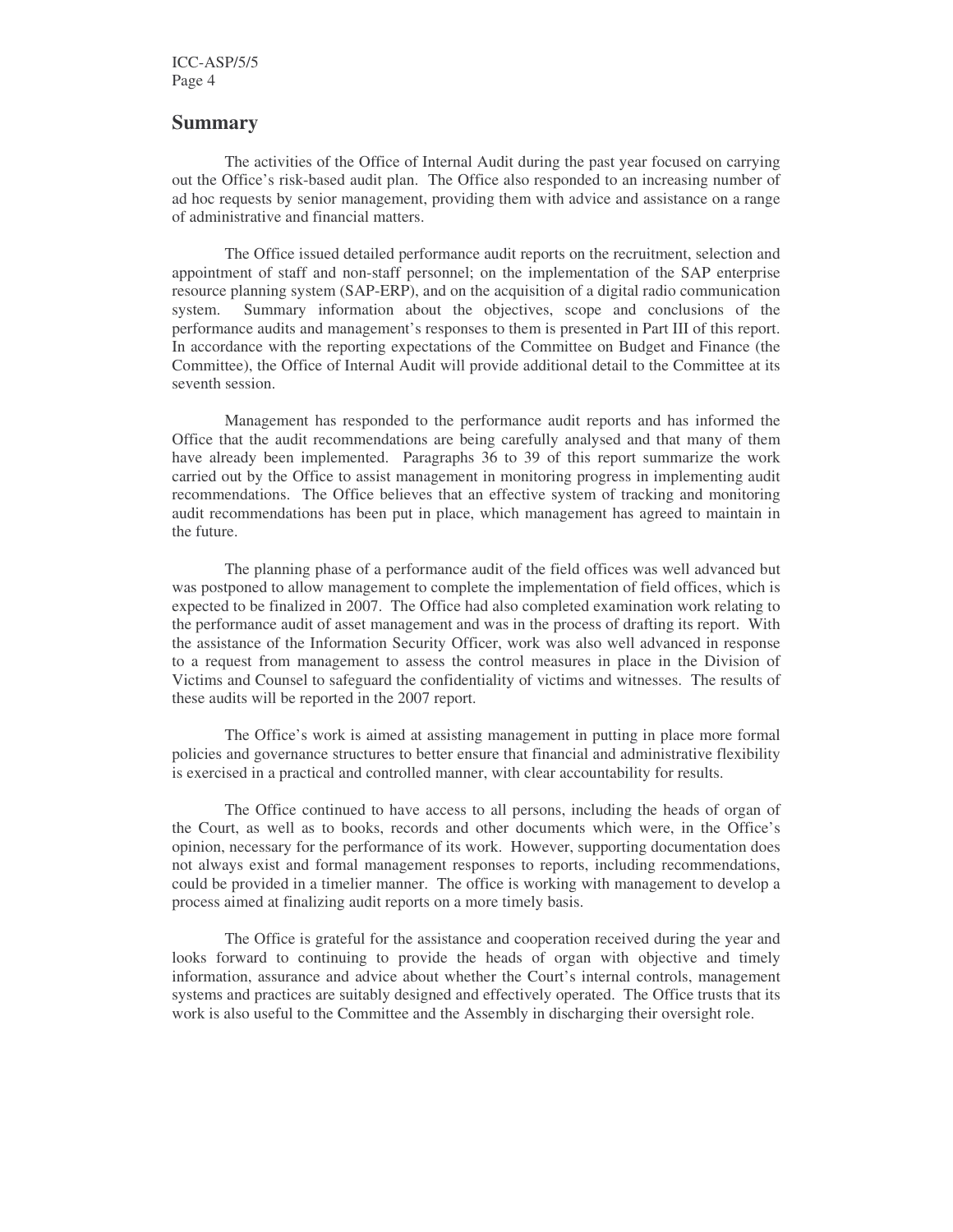## **I. Introduction**

1. This second report of the Office of Internal Audit ("the Office") of the International Criminal Court ("the Court") is submitted to the Assembly of States Parties ("the Assembly") pursuant to the decision of the Assembly, adopted at its second session in September 2003, wherein it endorsed the recommendation of the Committee on Budget and Finance ("the Committee") that "the internal auditor should be able to decide his or her annual work programme independently, including any issues raised by the Committee, and that the internal auditor should submit an annual report about the activities of the Office to the Assembly, through the Committee."<sup>1</sup>

2. The Office acts in accordance with the provisions of the Rome Statute, the Financial Regulations and Rules, as well as relevant resolutions of the Assembly. The work of the Office is conducted in accordance with generally accepted common auditing standards.

3. The activities of the Office during the past year focused on carrying out the Office's risk-based audit plan, which was endorsed by the Court's Internal Oversight Committee comprising the three heads of organ of the Court. The plan was also circulated to the Committee at its fifth session. The Office also responded to an increasing number of ad hoc requests from senior management, providing them with advice and assistance on a range of administrative and financial matters. For example, the Office assisted the Security and Safety Section in analysing and reporting the costs and benefits of outsourcing certain security personnel services (cf. document ICC-ASP/5/CBF.1/3).

4. In accordance with the Charter for Internal Audit,<sup>2</sup> the Office submitted to the Oversight Committee detailed performance audit reports on the recruitment, selection and appointment of staff and non-staff personnel and on the implementation of the SAP enterprise resource planning system (SAP-ERP). A separate report, arising from the audit of asset management, was also submitted to the Committee concerning the acquisition of a digital radio communication system. In accordance with the Committee's reporting expectations of the Office, as discussed with the Committee during its sixth session, Part III of this report presents concise information about the objectives, scope and conclusions of the abovementioned performance audits and management's responses. An informal report containing additional information about the audit observations, findings and recommendations will be submitted to the Committee at its seventh session.

5. The planning phase of a performance audit of the field offices was well advanced but was postponed at the suggestion of the heads of organ of the Court. Management has identified a number of open issues affecting completion of the implementation of field offices. They are expected to have been addressed by 2007. The audit planning work corroborated much of management's assessment of the progress achieved to date and the work remaining to be completed. To assist the process, the Office provided the heads of organ with a summary of additional observations that had been made during the planning phase of the audit and that were not sufficiently addressed in the list compiled by management. Management has informed the Office that these observations will be taken into account in formulating the Court's strategic and operational plans concerning its continued and planned presence in the field.

<sup>1</sup> *Official Records of the Assembly of States Parties to the Rome Statute of the International Criminal Court, Second session, New York, 8-12 September 2003* (United Nations publication, Sales. No. E.03.V.13) part II, A.1, para. 1 and part II, A.6, para. 29.

<sup>2</sup> ICC-ASP/4/4, annex I.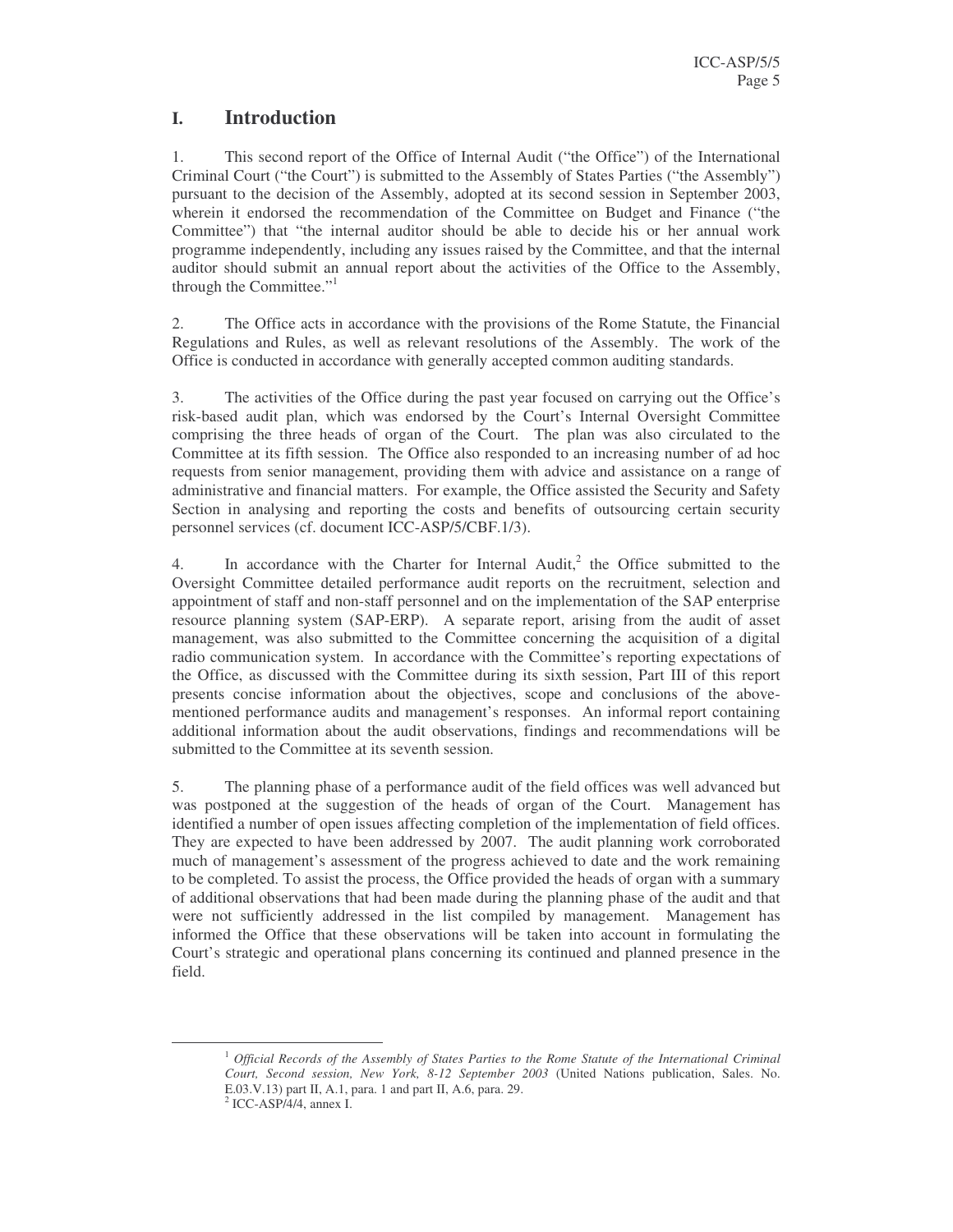6. Paragraphs 36 to 39 of the present report summarize the work carried out by the Office to assist management in monitoring progress in implementing audit recommendations. The Office believes that an effective system of tracking and monitoring audit recommendations has been put in place, which management has agreed to maintain in the future.

7. As at the reporting date, the Office had also completed examination work relating to the performance audit of asset management and was in the process of drafting its report. With the assistance of the Information Security Officer, work was well advanced in response to a request from management to assess the control measures in place in the Division of Victims and Counsel to safeguard the confidentiality of victims and witnesses. The results of these audits will be reported in the 2007 report.

8. The Office supports management's position that at this stage in the Court's development, financial and administrative flexibility is required to carry out its approved work programme. The Office's work is aimed at assisting management in putting in place more formal policies and governance structures to better ensure that financial and administrative flexibility is exercised in a practical and controlled manner, with clear accountability for results.

9. The Office continued to have access to all persons, including the heads of organ, as well as to books, records and other documents which were, in the Office's opinion, necessary for the performance of its work. However, supporting documentation does not always exist, and formal management responses to reports, including recommendations, were slow. The Office is working with management to develop a process aimed at finalizing audit reports on a timelier basis.

10. The Office is grateful for the assistance and cooperation received during the year and looks forward to continuing to provide the heads of organ of the Court with objective and timely information, assurance and advice about whether the Court's internal controls, management systems and practices are suitably designed and effectively operated. The Office trusts that its work is useful to the Committee and the Assembly in discharging their oversight role.

## **II. Staffing / budget of the Office**

11. The Office is a relatively small organizational unit, comprising the Director, one staff member in the Professional category and one in the General Service category. The Office's approved budget for 2006 of €341,000 represents less than half of one per cent of the Court's total budget for 2006 of  $\epsilon$ 82,417,200. A rule of thumb used by many publicly funded organizations is that the audit budget should represent about 0.5 to 1.0 per cent of total annual planned expenditures.

12. For 2007, the Office is requesting a new Senior Auditor position. The additional post will enable the Office to continue to provide a sufficient, appropriate level of audit coverage commensurate with the growth and complexity of the Court's activities. It will also enable the Office to continue to respond to an increasing number of complex requests for its services by management. The total 2007 budget proposed for the Office remains at the lower end of the above-mentioned range, well below comparable costs in other organizations.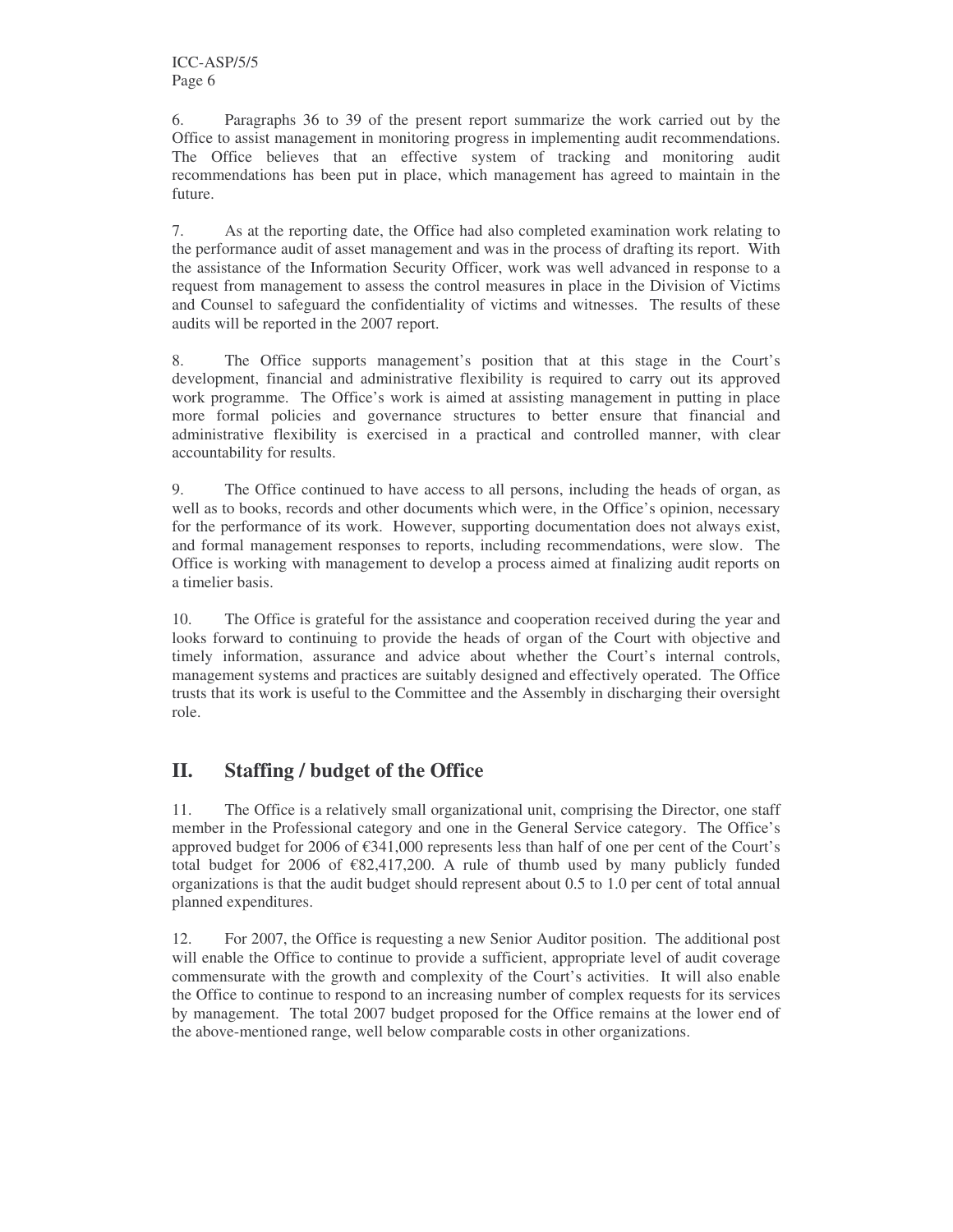## **III. Results of performance audits**

#### **A. Recruitment, selection and appointment of staff and non-staff personnel**

#### **Introduction**

13. In a venture as new and unprecedented as the International Criminal Court, which is complicated by the independence of the Court's organs, the design and implementation of processes to recruit, select and appoint staff and non-staff personnel effectively is an inherently complex management challenge; yet it is critical to achieving the objectives of the Organization.

14. The challenge is to provide sufficient flexibility to meet the Court's requirements in a cost-effective manner while respecting the overarching principles of human resources management approved by the Assembly of States Parties. According to those principles, Court staff members should be highly qualified; they should normally be selected on a competitive basis having due regard to the need for the representation of the principal legal systems of the world, equitable geographical representation and a fair representation of women and men; and their emoluments should be in conformity with the United Nations Common System.

#### **Focus of the audit and scope limitation**

15. The audit focused on an examination of the Court's key practices and systems relating to the recruitment, selection and appointment of staff and non-staff personnel from the Court's inception to December 2004. The objectives of the audit were to determine whether the above processes:

- enabled the Court to secure people with the highest standards of efficiency, competence and integrity;
- had due regard to economy, efficiency and effectiveness; and
- complied with the Statute and the Staff Regulations of the Court.

16. A further objective was to identify good practices and recommend areas for improvement.

17. Because the Human Resource Section (HRS) kept records of all applications received for only one year and because little documentation existed to support the selection of candidates to be interviewed from the list of qualified applicants, the audit could not provide assurance concerning the accuracy and fairness of the initial screening processes.

#### **Conclusion**

18. Overall, the audit concluded that the systems and practices in place during the early set-up phase of the Court provided a low level of assurance that the above-mentioned objectives would be met. At the time of the conclusion of the audit, those systems and practices had improved to provide a low to medium level of assurance, and more improvement initiatives were being planned.

19. The audit identified a number of good practices and improvement opportunities in the areas of planning; roles and responsibilities; implementing the principles of geographical representation, gender balance and representation of the principal legal systems of the world; and reporting on results.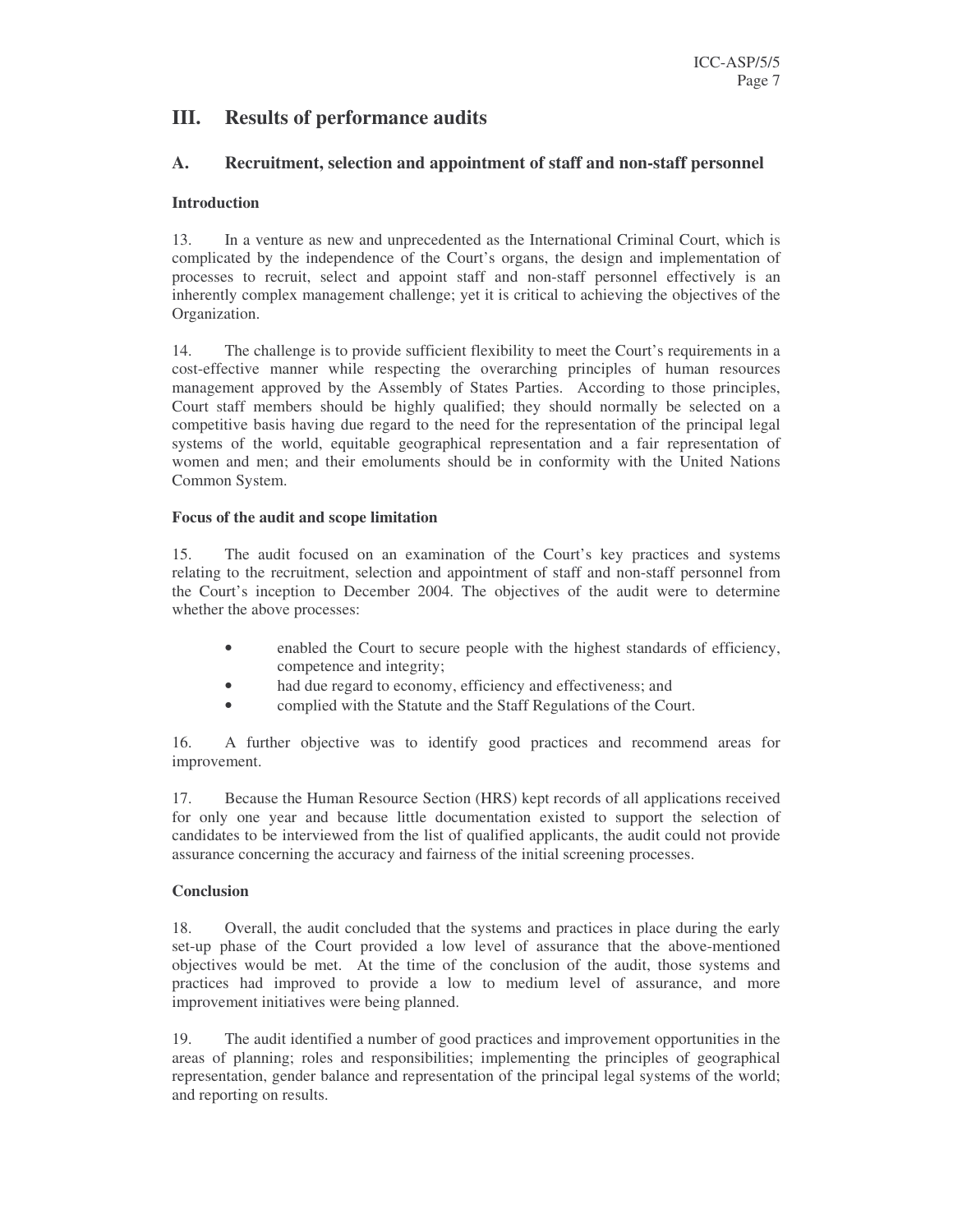#### **Management's response**

20. In response, management stated that it was grateful for the effort put into the report, which provided a solid basis for future improvements. The report provided helpful input into the areas of recruitment, selection and appointment of staff and non-staff personnel and would aid in developing and improving those key areas within the Court.

21. Management also stated that the recommendations would be carefully analysed, indeed some of them had already been implemented.

#### **B. Implementation of the SAP enterprise resource planning system**

#### **Introduction**

22. The implementation of the SAP enterprise resource planning (ERP) system is central to the Court's stated objective of establishing a fully integrated electronic Court. It is a complex and challenging project for a new organization the size of the Court. Initiated in early 2003, total committed project expenditures as at 31 December 2005 stood at approximately  $€4.7$  million.

23. When fully implemented the system should provide opportunities for synergies in business work flows; strengthen internal controls; enhance compliance with the Financial Regulations and Rules and the Staff Regulations of the Court; and produce better management information.

#### **Focus of the audit and scope limitation**

24. The audit focused on an examination of the Court's key practices and control systems relating to the implementation of the SAP-ERP project up to 31 December 2005. The objectives of the audit were to determine whether:

- $\triangleright$  project implementation had been managed in accordance with appropriate strategic and project objectives;
- $\triangleright$  project implementation had paid due regard to efficiency and economy;<br> $\triangleright$  procedures were in place for reporting on effectiveness; and
- $\triangleright$  procedures were in place for reporting on effectiveness; and <br> $\triangleright$  project implementation had allowed the implementa
- project implementation had allowed the implementation of control environments that were in compliance with the Statute and with the Financial Regulations and Rules and the Staff Regulations of the Court.

25. A further objective was to assist the Court in the management of continuing and future implementation projects by identifying good practices and by recommending areas for improvement.

26. Because the SAP Audit Information System (AIS) has not been implemented, the Office was not able to effectively carry out computerized tests of the application's internal security and access monitoring controls. Moreover, the fact that the data transfer process was not due to be completed until February 2006 also meant that the Office could not, as at 31 December 2005, provide substantive audit assurance concerning the accuracy and completeness of the transfer process.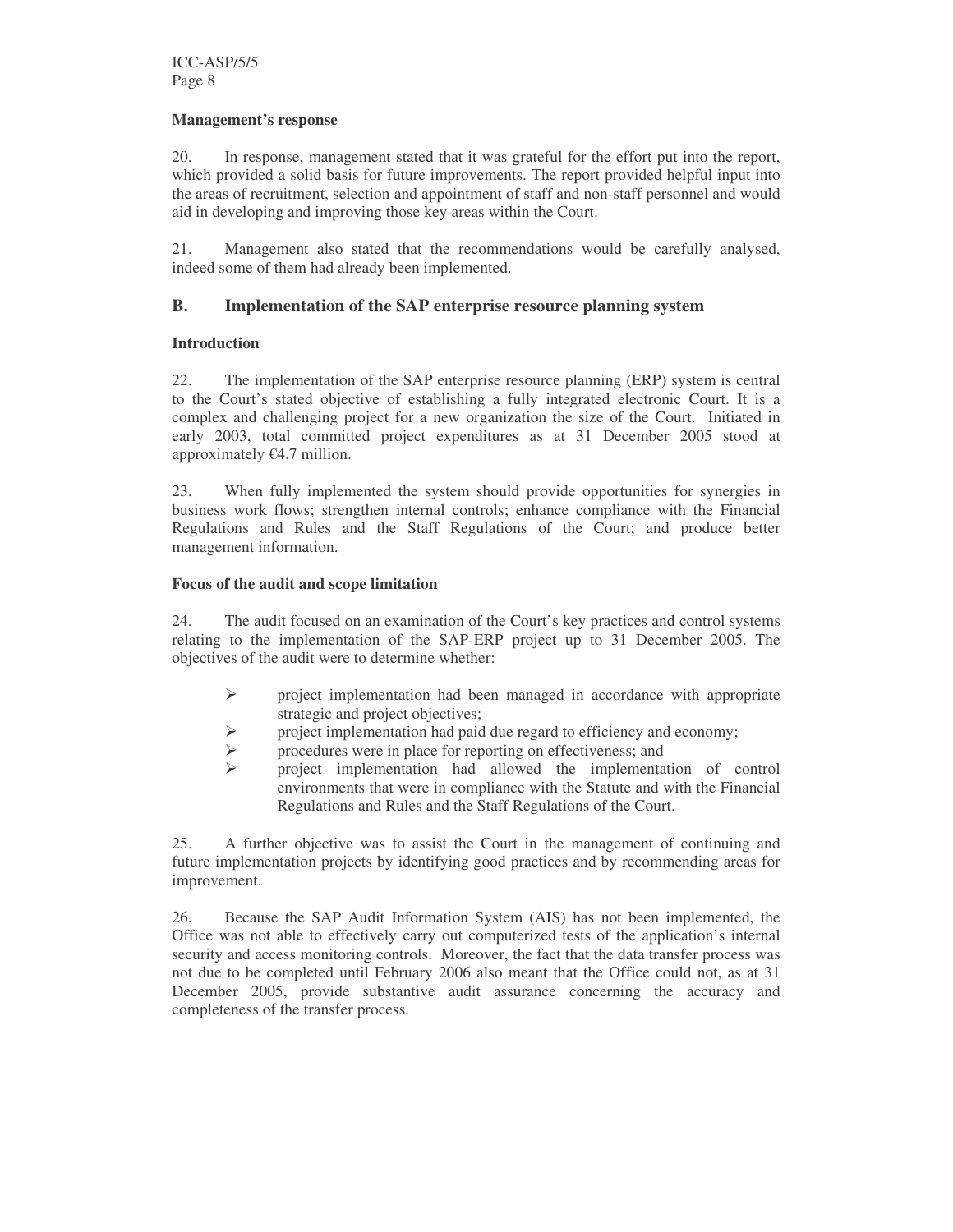#### **Conclusion**

27. Overall, the audit concluded that project administration was good and that considerable progress had been made in the implementation of what is undoubtedly a complex task. The audit noted however that implementation dates for many phases of the project were delayed as a result of operational constraints. Total project costs had increased significantly compared to initial budgets and the overall project objective of improving the administrative efficiency and effectiveness of the Court remained a significant challenge.

28. Several important business processes remained outside the system, including the full use of the SAP-ERP finance and budget-preparation modules, e-recruitment, travel and asset management. Moreover, because all administrative functions and processes were not yet fully integrated into the system, the ability to take full advantage of the system's capability was still limited, in particular in relation to the provision of management information.

29. The audit identified a number of good practices that should be continued in future projects, for example the appointment of a dedicated project manager and the setting of defined and agreed objectives, roles and responsibilities in a project charter. The audit also identified a number of areas where the management of future projects could be improved. These include ensuring that the project sponsor and project executive are more accountable to senior management for the achievement of objectives in a cost-effective manner. Specific recommendations were also made concerning the data and system security environment.

#### **Management's response**

30. Management has responded to the audit report and has indicated that the audit recommendations are being considered and will be acted upon, as appropriate.

#### **C. Acquisition of a digital radio communication system**

#### **Introduction and focus of the audit**

31. In December 2003, the Court purchased a radio communication system (RCS) comprising twenty-five radio handsets and supporting equipment at a cost of about €186,000. An additional €54,000 was obligated in December 2004 with the same vendor for a further thirty handsets. The project was rolled out throughout 2004 and has experienced some implementation difficulties.

32. The objective of the audit was to assess whether adequate controls were in place to ensure effective financial administration and the exercise of economy in respect of this purchase. The audit did not perform independent tests to verify the system's technical capacities and functions; it relied on the representations of the users.

#### **Conclusion**

33. The audit concluded that appropriate action was being taken by the users to make use of the system's current capabilities and that the radios were subject to appropriate inventory control arrangements. It also concluded that the procurement process generally complied with relevant Financial Regulations and Rules of the Court. However, the process did not allow for an explicit comparison of an analogue and a digital solution, especially with regard to their associated costs and risks.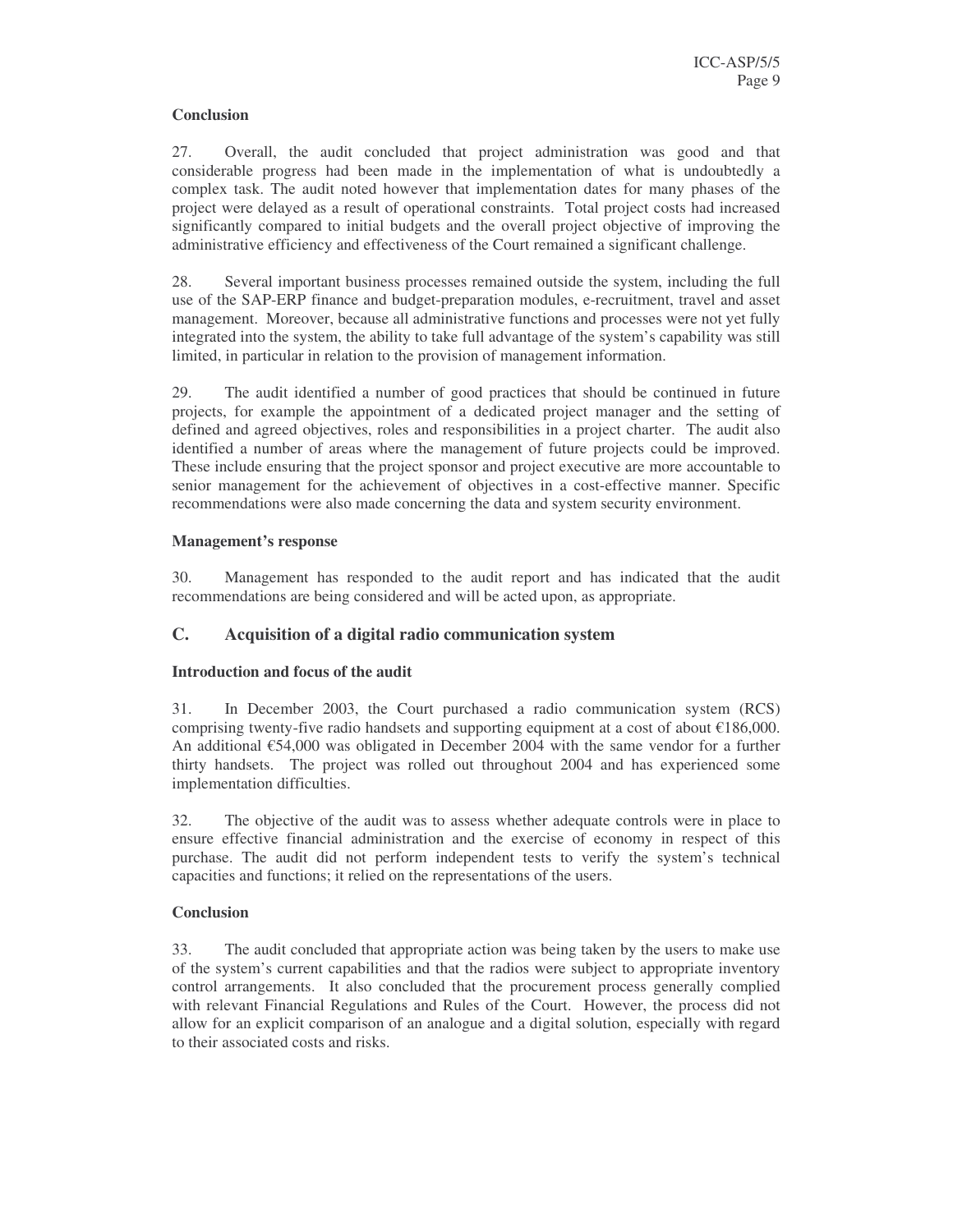ICC-ASP/5/5 Page 10

34. Users report that the system does not yet provide the planned nationwide coverage because the necessary licence has not been obtained. The report made several recommendations aimed at strengthening general contracting controls and better protecting the interests of the Court.

#### **Management's response**

35. In response, management stated that it had taken note of the audit report and that most of the problems raised in it had been taken into consideration. The Information, Communication and Technology section was taking action to obtain the necessary licence and was confident that the system selected was in the best long-term interest of the Court and was the most cost-effective solution.

## **IV. Progress in implementing recommendations**

36. Management is ultimately responsible for taking corrective action and improving financial and administrative practices and internal control. The Office assisted management by developing and implementing a process to track the status of progress in implementing audit recommendations.

37. The Office provided the Registry with a summary of external and internal audit recommendations, together with a summary of the commitments management made in response to the Office's 2004 risk assessment report, which was presented to members of the Coordination Council.

38. Table 1 and graph 1 below summarize the implementation status of audit recommendations and commitments. Officials report that thirty-eight of the sixty-three recommendations have either been completely or substantially implemented, and that action is either planned or underway against a further thirteen. All recommendations have been considered, with either no, or deferred, action planned against the remaining twelve recommendations.

| <b>Implementation status</b>    | Internal audit | <b>External audit</b> | <b>Total</b> | $\%$ |
|---------------------------------|----------------|-----------------------|--------------|------|
| Full implementation             | 14             | 15                    | 29           | 46   |
| Substantial implementation      |                |                       | 9            | 14   |
| Preparations for implementation |                | 8                     | 10           | 16   |
| Planning stage                  |                |                       |              |      |
| Considered but no action        |                |                       |              |      |
| planned                         |                | 4                     | 8            | 13   |
| No or insignificant progress    |                |                       |              |      |
| <b>Total</b>                    | 29             | 34                    | 63           | 100  |

#### **Table 1. Implementation status of recommendations and commitments**

*Source: Management's responses (unaudited)*